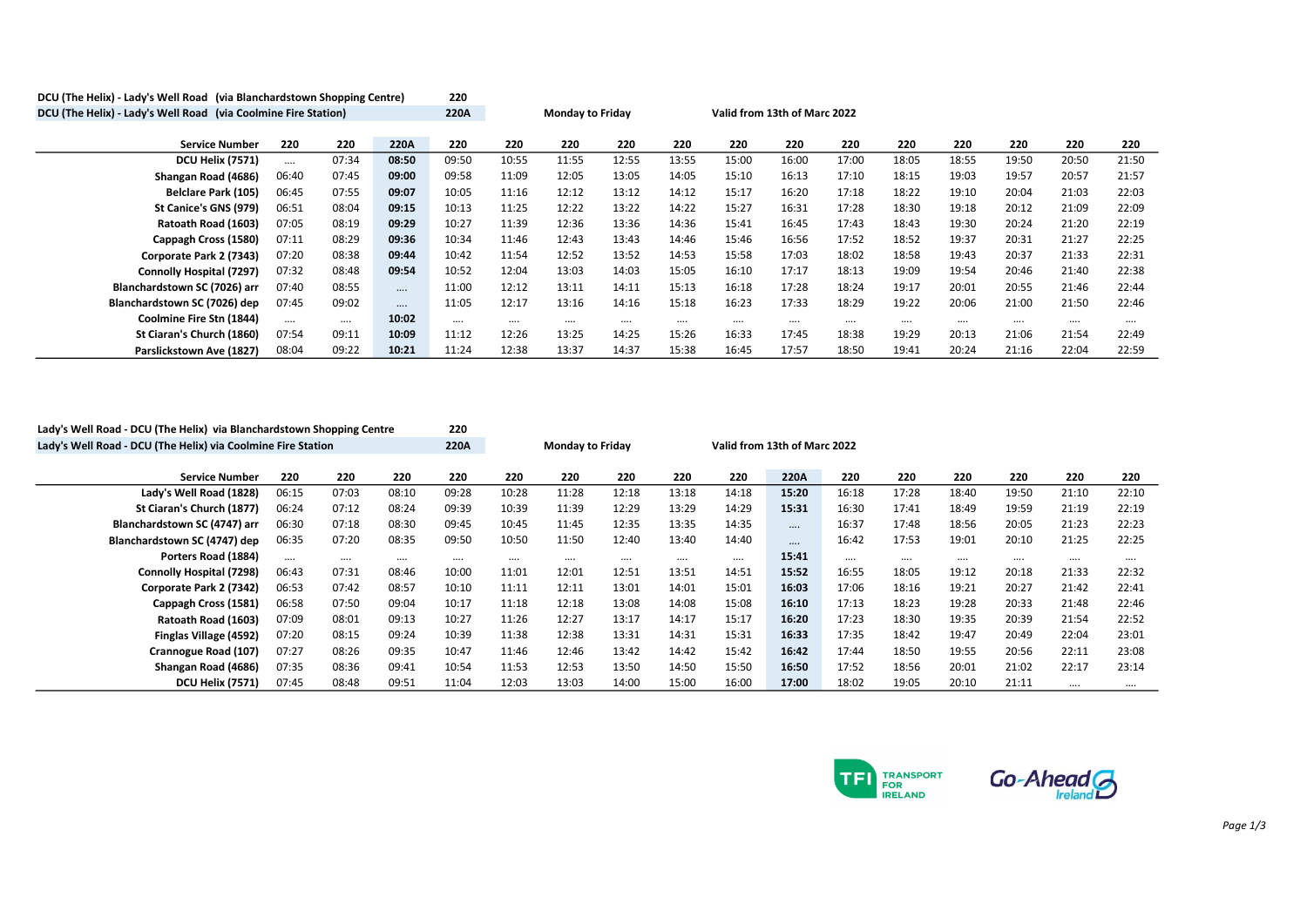| DCU (The Helix) - Lady's Well Road (via Blanchardstown Shopping Centre) |       | 220   |       | Saturday |       |       | Valid from 13th of Marc 2022 |       |       |       |       |       |       |       |       |       |
|-------------------------------------------------------------------------|-------|-------|-------|----------|-------|-------|------------------------------|-------|-------|-------|-------|-------|-------|-------|-------|-------|
| <b>Service Number</b>                                                   | 220   | 220   | 220   | 220      | 220   | 220   | 220                          | 220   | 220   | 220   | 220   | 220   | 220   | 220   | 220   | 220   |
| <b>DCU Helix (7571)</b>                                                 |       | 07:20 | 08:45 | 09:50    | 10:55 | 11:55 | 12:55                        | 13:55 | 14:55 | 15:55 | 17:00 | 18:00 | 18:55 | 19:50 | 20:50 | 21:50 |
| Shangan Road (4686)                                                     | 06:50 | 07:27 | 08:52 | 09:58    | 11:03 | 12:03 | 13:03                        | 14:03 | 15:03 | 16:03 | 17:08 | 18:08 | 19:02 | 19:57 | 20:57 | 21:55 |
| <b>Belclare Park (105)</b>                                              | 06:52 | 07:32 | 08:57 | 10:03    | 11:10 | 12:10 | 13:11                        | 14:11 | 15:11 | 16:10 | 17:15 | 18:15 | 19:07 | 20:02 | 21:02 | 22:00 |
| St Canice's GNS (979)                                                   | 06:56 | 07:38 | 09:03 | 10:10    | 11:18 | 12:19 | 13:20                        | 14:20 | 15:20 | 16:18 | 17:23 | 18:23 | 19:13 | 20:08 | 21:08 | 22:06 |
| Ratoath Road (1603)                                                     | 07:05 | 07:48 | 09:14 | 10:22    | 11:32 | 12:33 | 13:35                        | 14:35 | 15:35 | 16:31 | 17:34 | 18:34 | 19:24 | 20:18 | 21:18 | 22:16 |
| Cappagh Cross (1580)                                                    | 07:13 | 07:54 | 09:21 | 10:29    | 11:39 | 12:40 | 13:44                        | 14:42 | 15:42 | 16:38 | 17:41 | 18:41 | 19:31 | 20:24 | 21:24 | 22:22 |
| Corporate Park 2 (7343)                                                 | 07:20 | 07:59 | 09:27 | 10:36    | 11:44 | 12:45 | 13:50                        | 14:48 | 15:48 | 16:45 | 17:48 | 18:46 | 19:38 | 20:30 | 21:30 | 22:27 |
| Connolly Hospital (7297)                                                | 07:28 | 08:07 | 09:36 | 10:44    | 11:54 | 12:55 | 14:01                        | 14:57 | 15:57 | 16:55 | 17:58 | 18:57 | 19:46 | 20:38 | 21:38 | 22:35 |
| Blanchardstown SC (7026) arr                                            | 07:34 | 08:13 | 09:45 | 10:49    | 12:02 | 13:07 | 14:09                        | 15:05 | 16:05 | 17:02 | 18:05 | 19:04 | 19:52 | 20:45 | 21:44 | 22:41 |
| Blanchardstown SC (7026) dep                                            | 07:36 | 08:15 | 09:50 | 10:55    | 12:07 | 13:12 | 14:14                        | 15:10 | 16:10 | 17:07 | 18:10 | 19:09 | 19:57 | 20:50 | 21:49 | 22:43 |
| St Ciaran's Church (1860)                                               | 07:41 | 08:20 | 09:56 | 11:02    | 12:14 | 13:19 | 14:24                        | 15:20 | 16:20 | 17:14 | 18:18 | 19:16 | 20:04 | 20:55 | 21:54 | 22:48 |
| Parslickstown Ave (1827)                                                | 07:50 | 08:30 | 10:06 | 11:12    | 12:26 | 13:31 | 14:36                        | 15:32 | 16:32 | 17:26 | 18:29 | 19:26 | 20:14 | 21:06 | 22:04 | 22:58 |

| Lady's Well Road - DCU (The Helix) via Blanchardstown Shopping Centre |       |       |       | 220   |       | Saturday |       |       | Valid from 13th of Marc 2022 |       |       |       |       |       |          |       |
|-----------------------------------------------------------------------|-------|-------|-------|-------|-------|----------|-------|-------|------------------------------|-------|-------|-------|-------|-------|----------|-------|
| <b>Service Number</b>                                                 | 220   | 220   | 220   | 220   | 220   | 220      | 220   | 220   | 220                          | 220   | 220   | 220   | 220   | 220   | 220      | 220   |
| Lady's Well Road (1828)                                               | 06:55 | 07:55 | 08:37 | 09:36 | 10:26 | 11:27    | 12:27 | 13:27 | 14:33                        | 15:33 | 16:32 | 17:42 | 18:57 | 19:52 | 21:10    | 22:10 |
| St Ciaran's Church (1877)                                             | 07:03 | 08:03 | 08:45 | 09:45 | 10:37 | 11:38    | 12:38 | 13:38 | 14:44                        | 15:44 | 16:43 | 17:53 | 19:06 | 20:00 | 21:18    | 22:18 |
| Blanchardstown SC (4747) arr                                          | 07:06 | 08:06 | 08:49 | 09:51 | 10:43 | 11:44    | 12:45 | 13:46 | 14:51                        | 15:51 | 16:51 | 18:01 | 19:12 | 20:03 | 21:21    | 22:21 |
| Blanchardstown SC (4747) dep                                          | 07:08 | 08:08 | 08:54 | 09:56 | 10:48 | 11:49    | 12:50 | 13:51 | 14:56                        | 15:56 | 16:56 | 18:06 | 19:17 | 20:08 | 21:23    | 22:23 |
| <b>Connolly Hospital (7298)</b>                                       | 07:17 | 08:17 | 09:03 | 10:04 | 11:00 | 12:01    | 13:03 | 14:03 | 15:06                        | 16:06 | 17:06 | 18:16 | 19:24 | 20:15 | 21:30    | 22:30 |
| Corporate Park 2 (7342)                                               | 07:25 | 08:25 | 09:12 | 10:13 | 11:10 | 12:11    | 13:13 | 14:13 | 15:16                        | 16:16 | 17:16 | 18:26 | 19:33 | 20:24 | 21:39    | 22:39 |
| Cappagh Cross (1581)                                                  | 07:31 | 08:31 | 09:18 | 10:19 | 11:15 | 12:16    | 13:17 | 14:17 | 15:20                        | 16:20 | 17:20 | 18:30 | 19:37 | 20:28 | 21:44    | 22:44 |
| Ratoath Road (1603)                                                   | 07:38 | 08:38 | 09:25 | 10:26 | 11:22 | 12:24    | 13:25 | 14:25 | 15:28                        | 16:28 | 17:28 | 18:38 | 19:45 | 20:36 | 21:49    | 22:49 |
| Finglas Village (4592)                                                | 07:48 | 08:48 | 09:35 | 10:38 | 11:36 | 12:38    | 13:38 | 14:38 | 15:41                        | 16:41 | 17:41 | 18:51 | 19:55 | 20:46 | 22:00    | 23:00 |
| Crannogue Road (107)                                                  | 07:55 | 08:55 | 09:43 | 10:46 | 11:45 | 12:46    | 13:46 | 14:46 | 15:49                        | 16:49 | 17:49 | 18:59 | 20:01 | 20:52 | 22:06    | 23:06 |
| Shangan Road (4686)                                                   | 07:59 | 09:01 | 09:50 | 10:53 | 11:52 | 12:53    | 13:53 | 14:53 | 15:56                        | 16:56 | 17:56 | 19:06 | 20:08 | 20:58 | 22:11    | 23:11 |
| <b>DCU Helix (7571)</b>                                               | 08:05 | 09:07 | 09:57 | 11:02 | 11:59 | 13:00    | 14:00 | 15:00 | 16:03                        | 17:03 | 18:03 | 19:13 | 20:14 | 21:05 | $\cdots$ |       |

\*220A - No Saturday Service